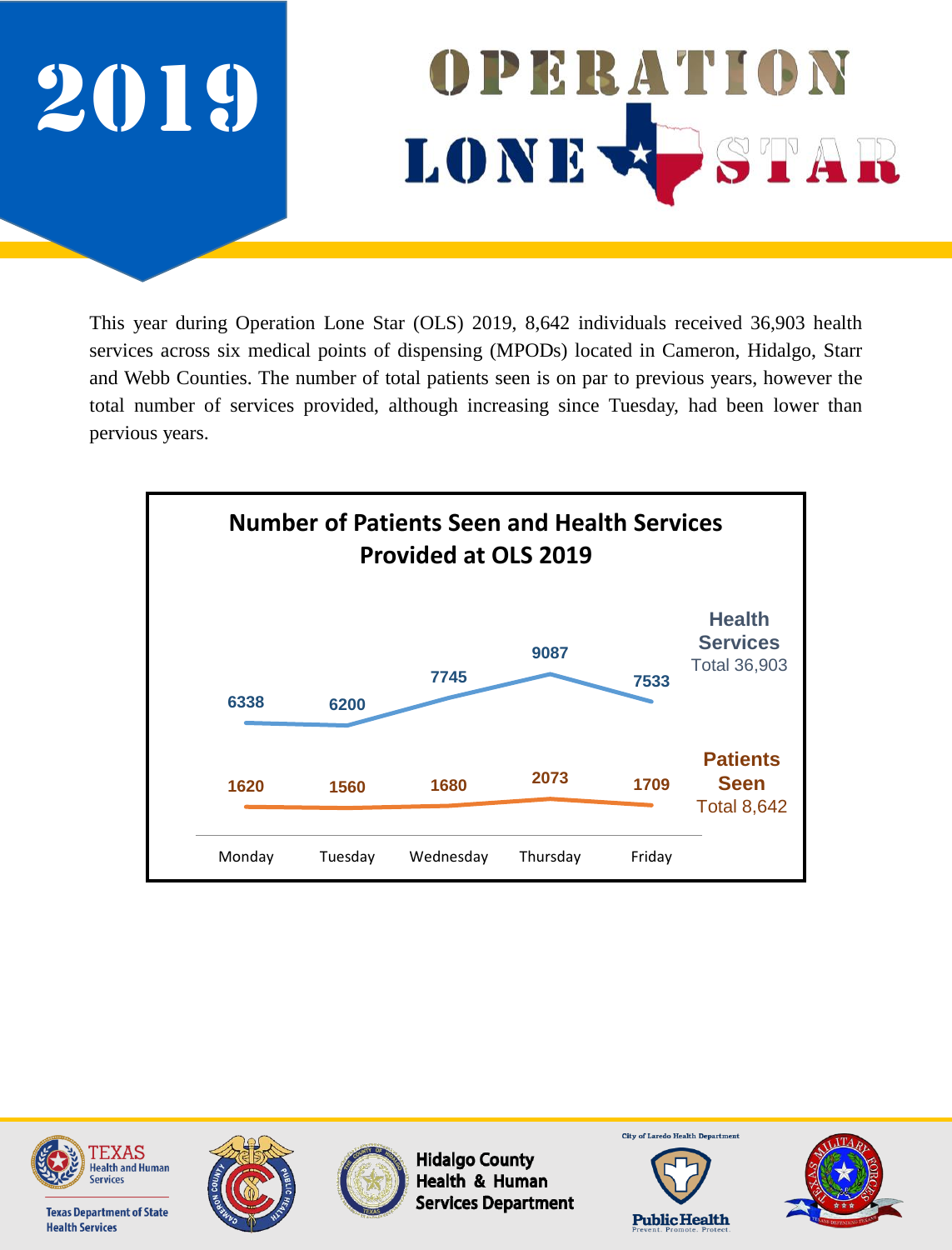

This year sites closed earlier each day than in years past and MPOD location changes could possibly account for the decrease from last year in both the total health services provided and total patients seen. Overall, the trend of health services provided and patients seen was similar to previous years with Thursday being the busiest day of the exercise. There was a decrease in the total health services provided from 2018 to 2019 of approximately 14% and a decrease in daily total patients seen of approximately 7.5%.







**Health Services** 

**Texas Department of State** 





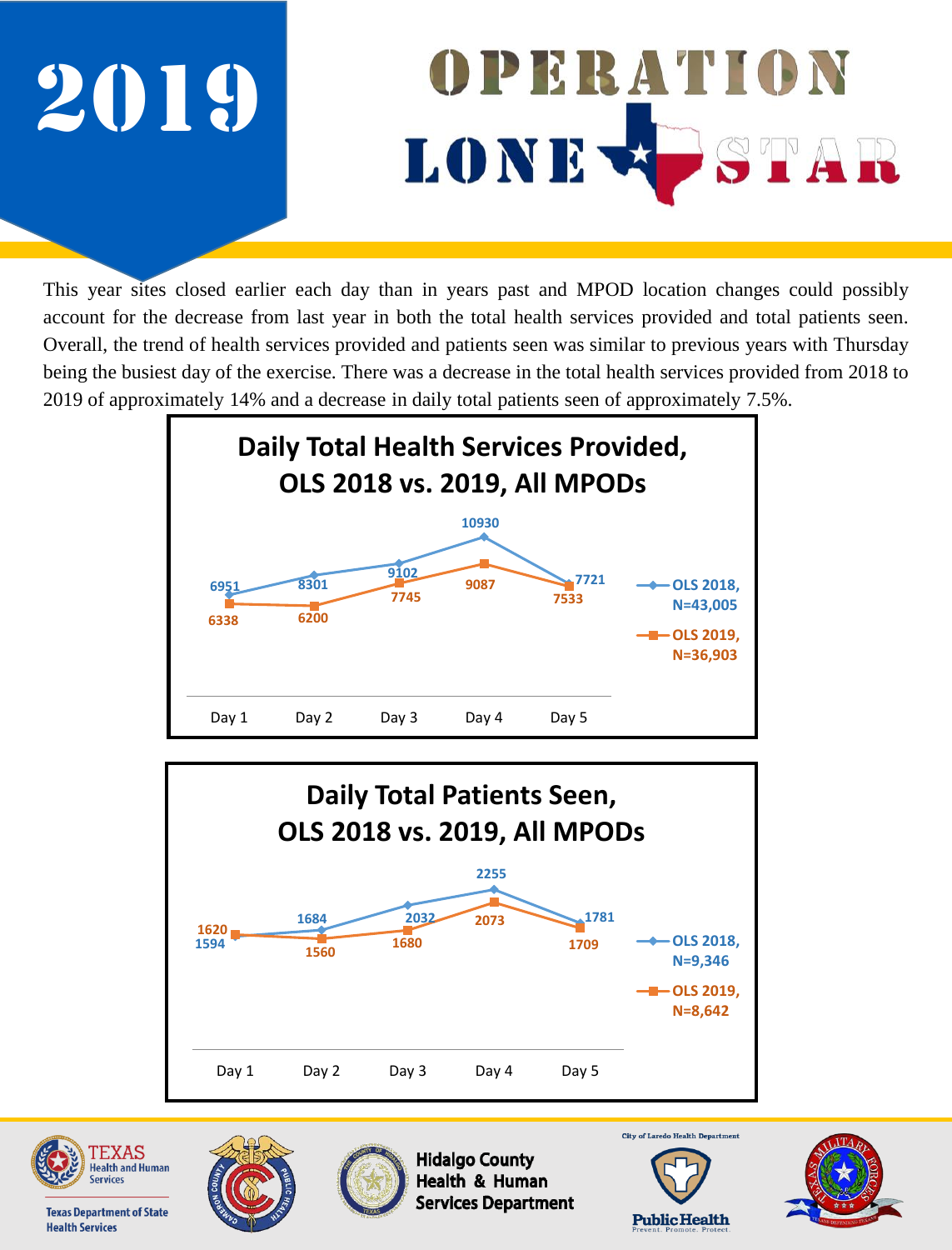

There are 15 health services tracked by participating MPOD sites during Operation Lone Star. The top services provided were vital signs, immunizations administered and medical exams. Services such as dental x-rays and eye exams are not offered at all MPOD sites.











**Hidalgo County** Health & Human **Services Department** 



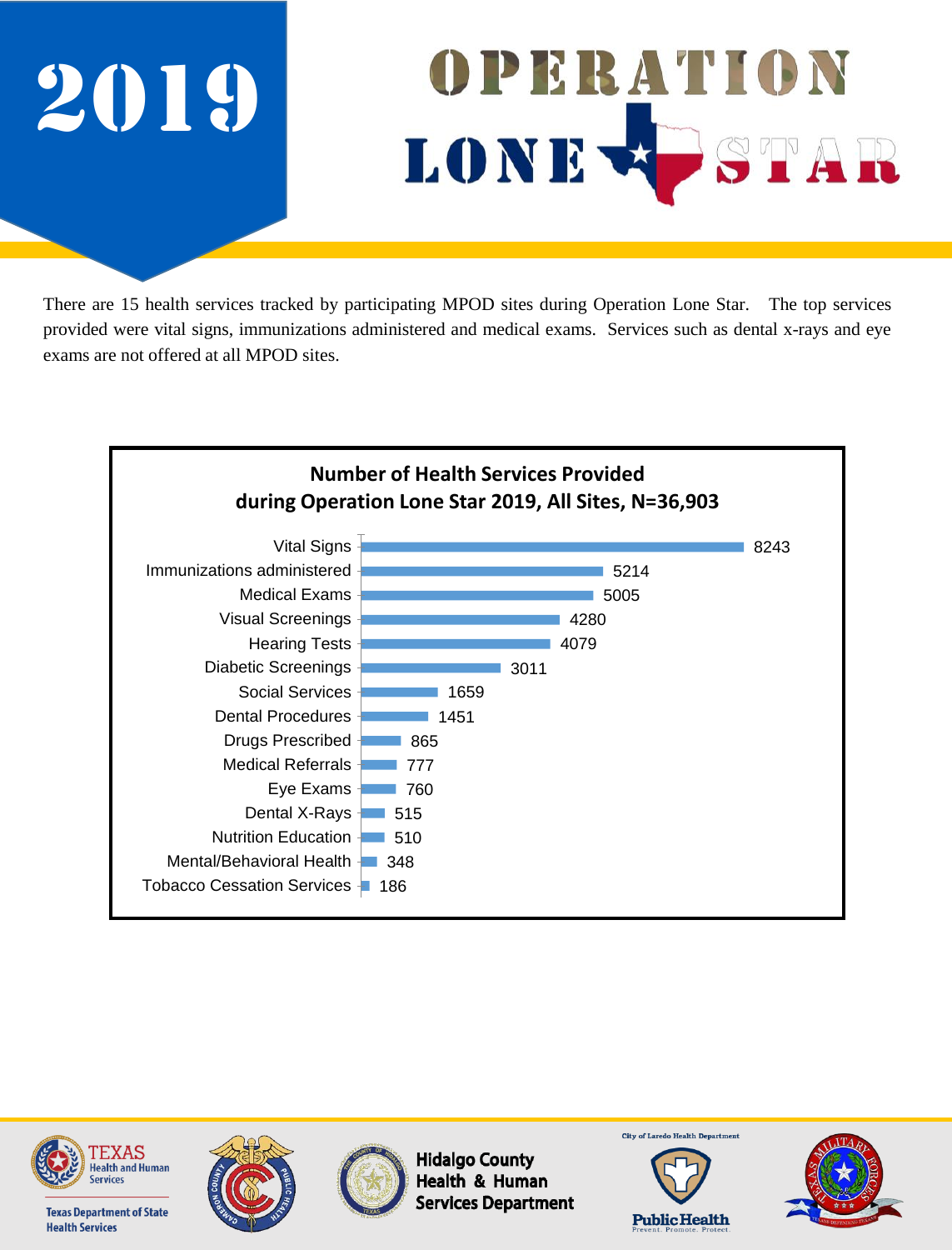

The majority of staff working at OLS are local volunteers from the community, universities and private organizations.

This year, the United States Public Health Service (USPHS) deployed to Texas and corps individuals were counted as military. On average, per day across all six MPODs there were:

- 1003 volunteers
- 115 local health department staff
- 55 Department of State Health Services staff
- 185 military personnel





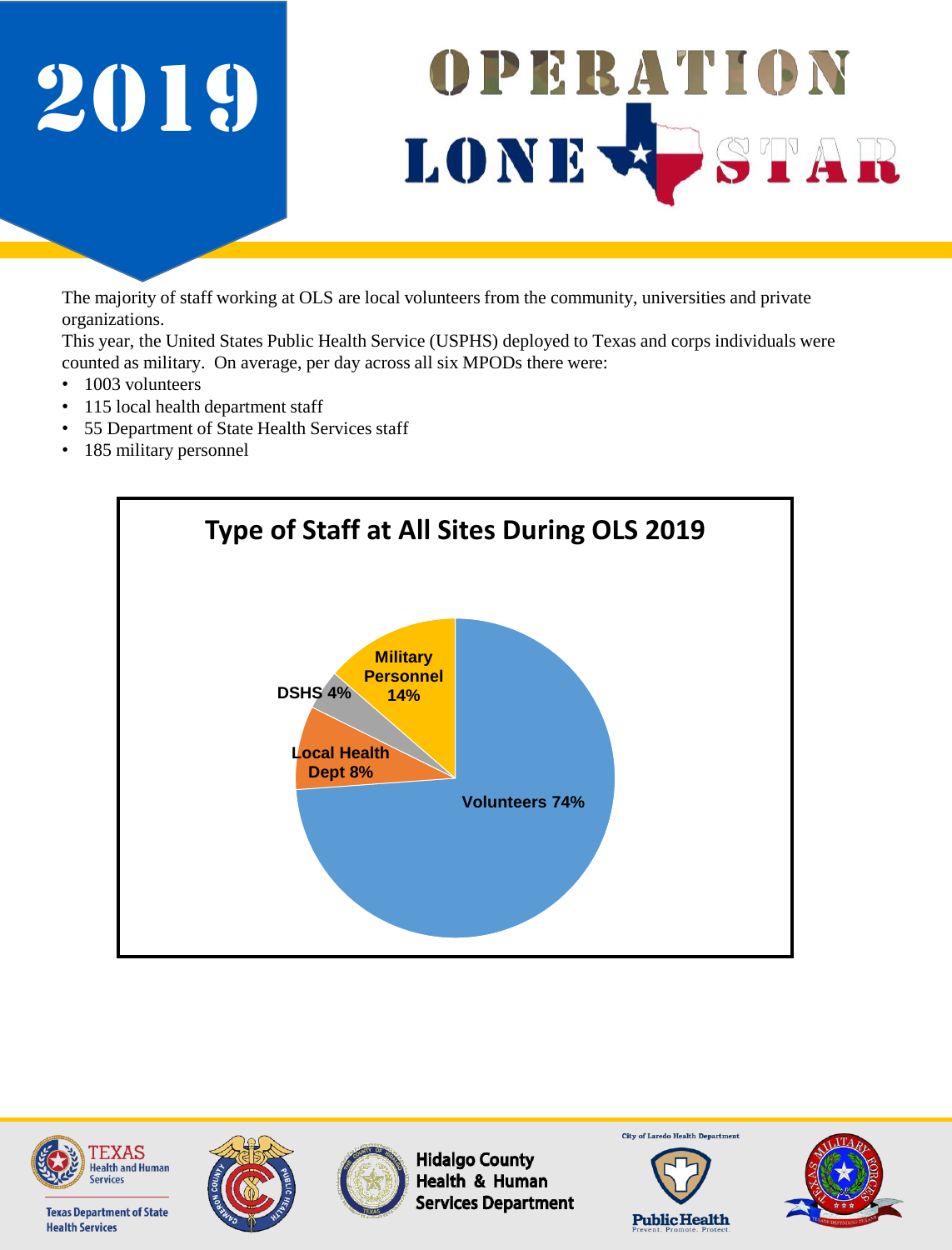

This year a teen category was introduced to the existing adult and pediatrics medical examination categories. In OLS 2018 pediatric medical exams comprised 54% of the total medical exams. With the addition of this new age group, the number of pediatric visits decreased, but the number of adult visits remained approximately the same. The age breakdown:

- Pediatrics: less than or equal to 12 year of age
- Teens: 13-19 years of age
- Adults: greater than or equal to 20 years of age

Additional factors affecting this year's final projected cost analysis is the elimination of a basic exam option for medical clinicians, leaving the complex and extended exam options and the adjustment of the exam cost to the current Centers for Medicare and Medicaid Services physician fee schedule.

Medical clinicians at this year's OLS performed 5,005 free medical exams, with teens receiving approximately 42.5% of these services. The value of these medical exams amounts to \$74,6307.90 in the private sector.











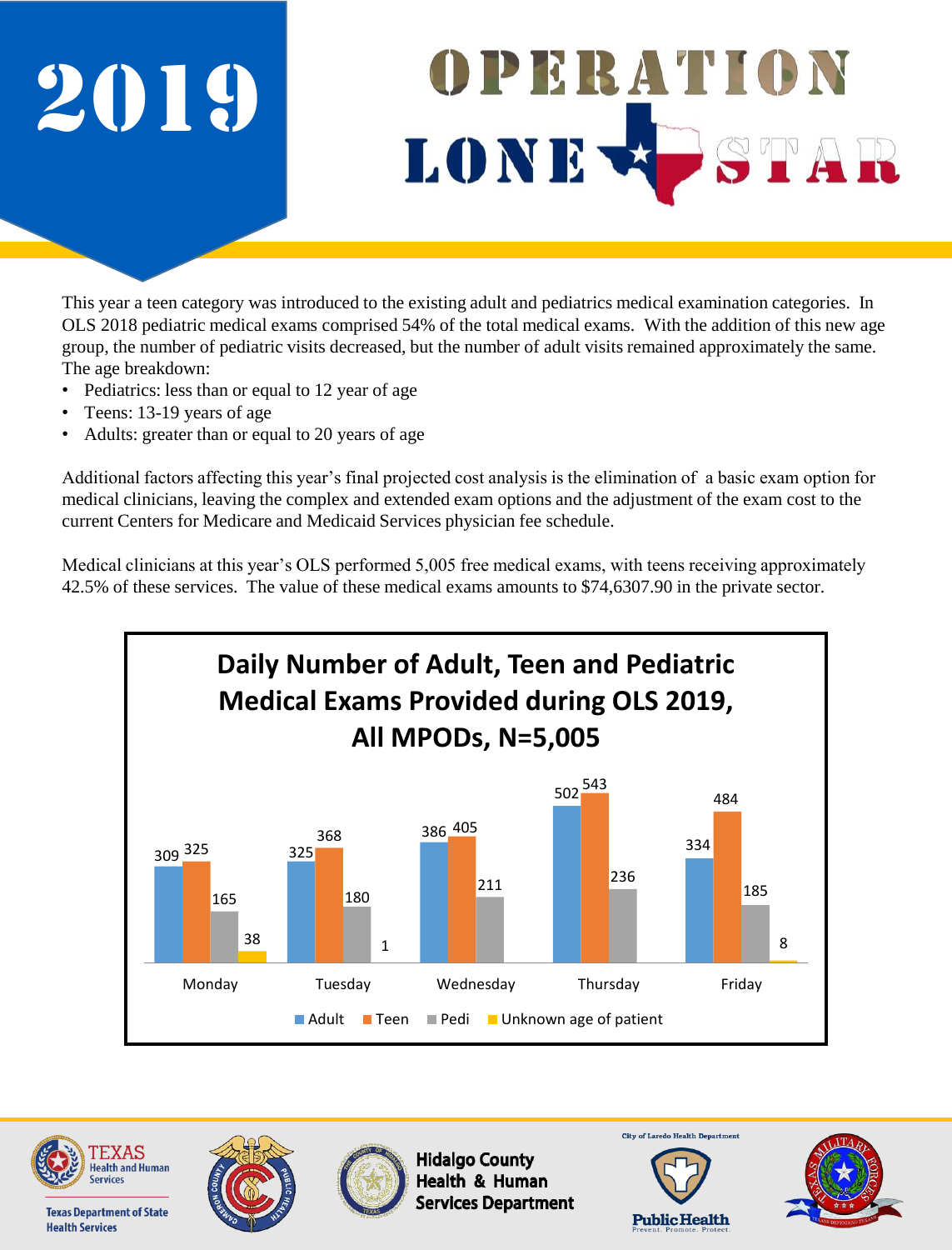followed by Adacel (13%) and Menactra (12%).



5,214 free immunizations were administered to 2,350 individuals this year. Each person received on average two vaccines. The value of these immunizations amounts to \$625,097.36 in the private sector. There were 29 different types of immunizations offered this year. Gardasil was the most administered vaccine (15%)

#### **Number and Type of Immunizations Administered at OLS 2019, All MPODs, N=5,214**





**Texas Department of State** 

**Health Services** 





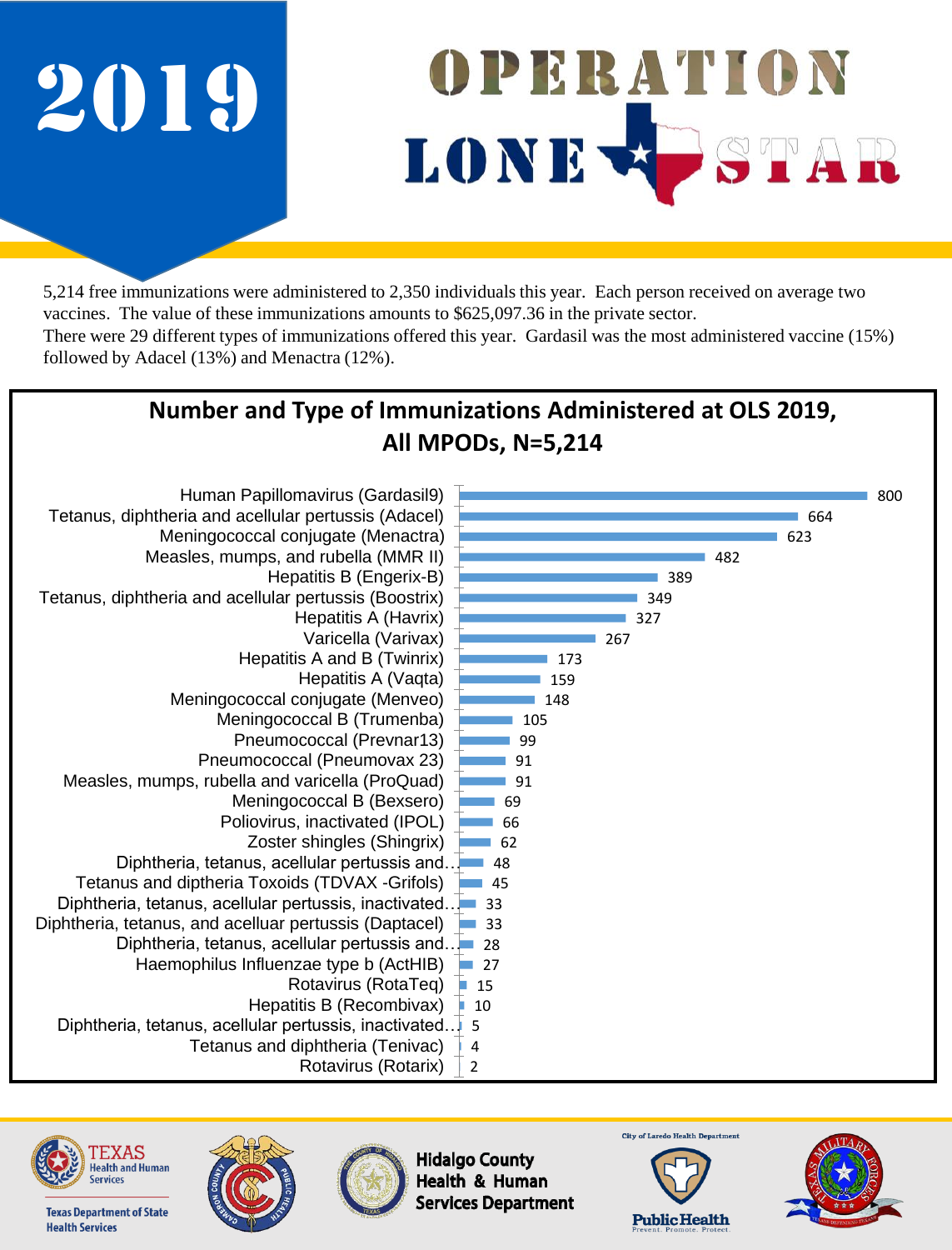

This year in addition to patient diagnoses for adults ( $\geq$ 20 years), teens (13-19 years) and pediatrics ( $\leq$ 12 years), three diagnoses; overweight, hypercholesterolemia and Chronic Obstructive Pulmonary Disease were added, while degenerative joint disease was deleted as a diagnosis.

For adults during OLS 2019, hypertension (HTN), obesity and diabetes mellitus – oral (DM-oral) were the most diagnosed conditions. These same conditions were also the top three most diagnosed in adults during OLS since 2011.





**Texas Department of State** 

**Health Services** 







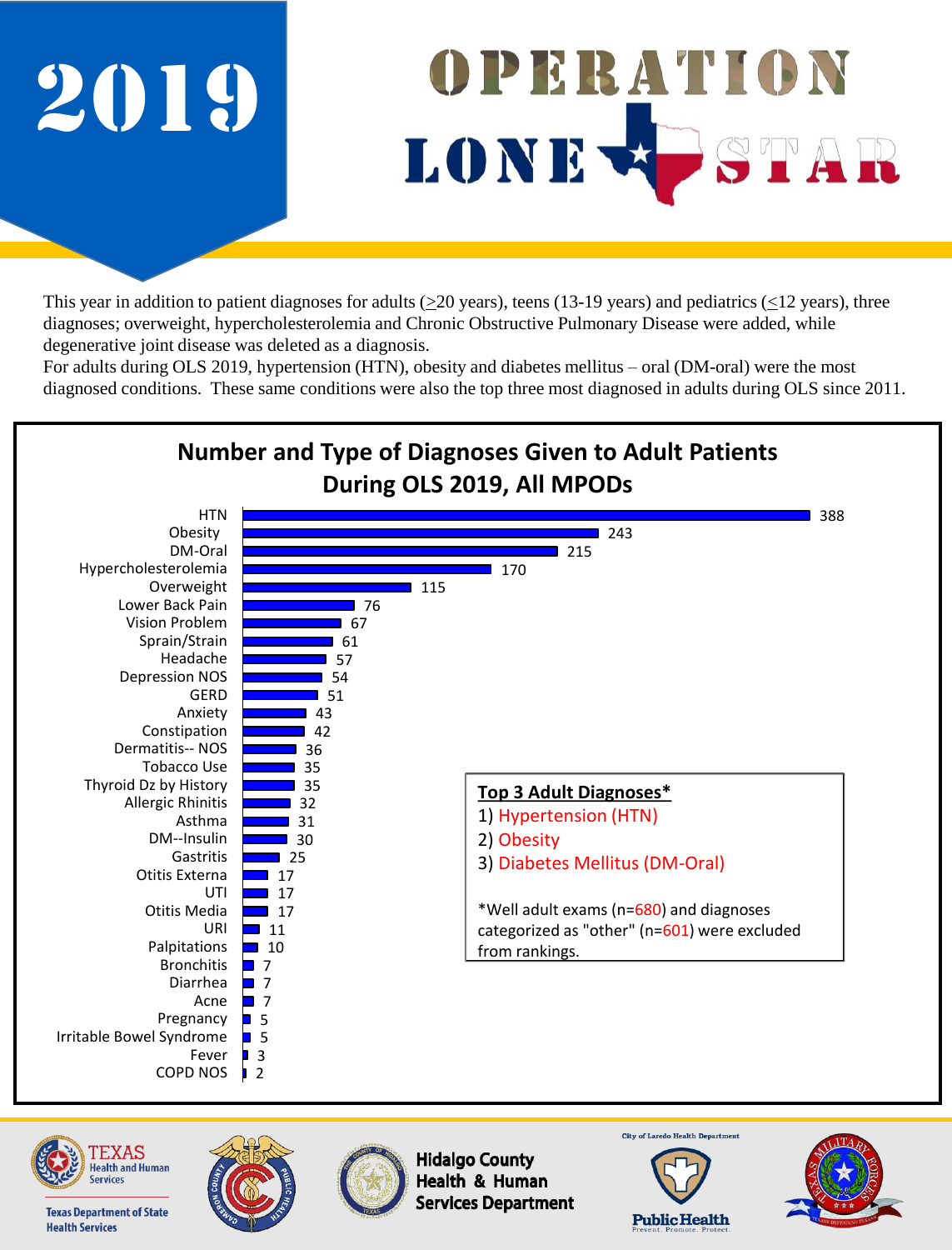

In teens (13-19 years), the most diagnosed conditions during OLS were vision problems, obesity and overweight. In previous years, these patients would have been categorized as pediatric diagnoses.





**Texas Department of State** 

**Health Services** 





**Hidalgo County** Health & Human **Services Department**